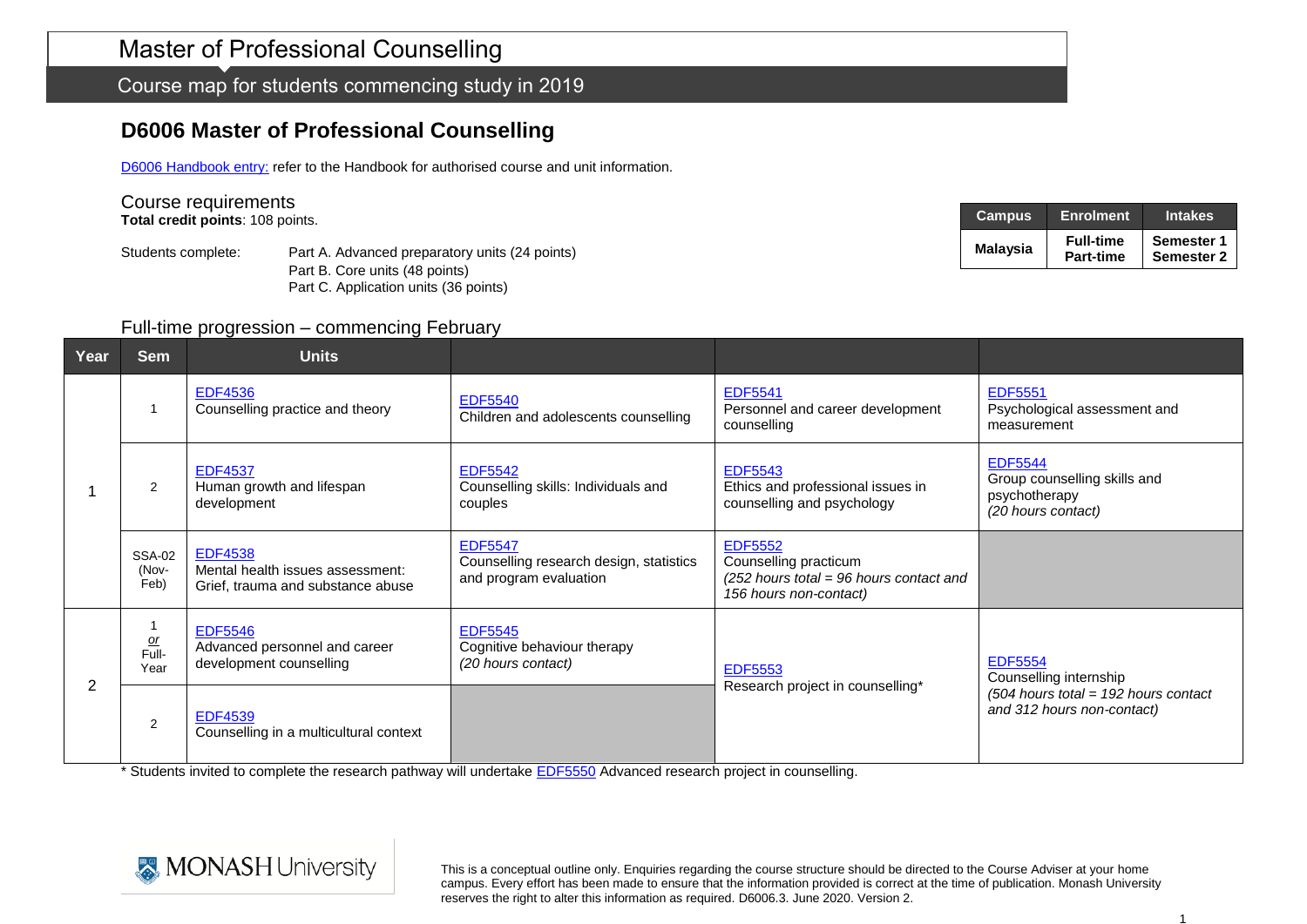## Master of Professional Counselling

## Course map for students commencing study in 2019

### Full-time progression – commencing July

| Year | <b>Sem</b>                                                | <b>Units</b>                                                                                                     |                                                                                                                |                                                                                   |                                                                                       |
|------|-----------------------------------------------------------|------------------------------------------------------------------------------------------------------------------|----------------------------------------------------------------------------------------------------------------|-----------------------------------------------------------------------------------|---------------------------------------------------------------------------------------|
|      | 2                                                         | <b>EDF4536</b><br>Counselling practice and theory                                                                | <b>EDF5542</b><br>Counselling skills: Individuals and<br>couples                                               | <b>EDF5543</b><br>Ethics and professional issues in<br>counselling and psychology | <b>EDF5544</b><br>Group counselling skills and<br>psychotherapy<br>(20 hours contact) |
|      | -1                                                        | <b>EDF4537</b><br>Human growth and lifespan<br>development                                                       | <b>EDF5540</b><br>Children and adolescents counselling                                                         | <b>EDF5541</b><br>Personnel and career development<br>counselling                 | <b>EDF5551</b><br>Psychological assessment and<br>measurement                         |
| 2    | 2                                                         | <b>EDF5545</b><br>Cognitive behaviour therapy<br>(20 hours contact)                                              | <b>EDF5547</b><br>Counselling research design, statistics<br>and program evaluation                            | <b>EDF4539</b><br>Counselling in a multicultural context                          | <b>EDF5546</b><br>Advanced personnel and career<br>development counselling            |
|      | <b>SSA-02</b><br>(Nov-Feb)<br>$SS-S1-01$<br>(Nov-<br>May) | <b>EDF4538</b><br>Mental health issues assessment:<br>Grief, trauma and substance abuse                          | <b>EDF5552</b><br>Counselling practicum<br>$(252$ hours total = 96 hours contact and<br>156 hours non-contact) | <b>EDF5553</b><br>Research project in counselling*                                |                                                                                       |
| 3    |                                                           | <b>EDF5554</b><br>Counselling internship<br>$(504$ hours total = 192 hours contact<br>and 312 hours non-contact) |                                                                                                                |                                                                                   |                                                                                       |

\* Students invited to complete the research pathway will undertake [EDF5550](https://www.monash.edu.au/pubs/handbooks/units/EDF5550.html) Advanced research project in counselling.

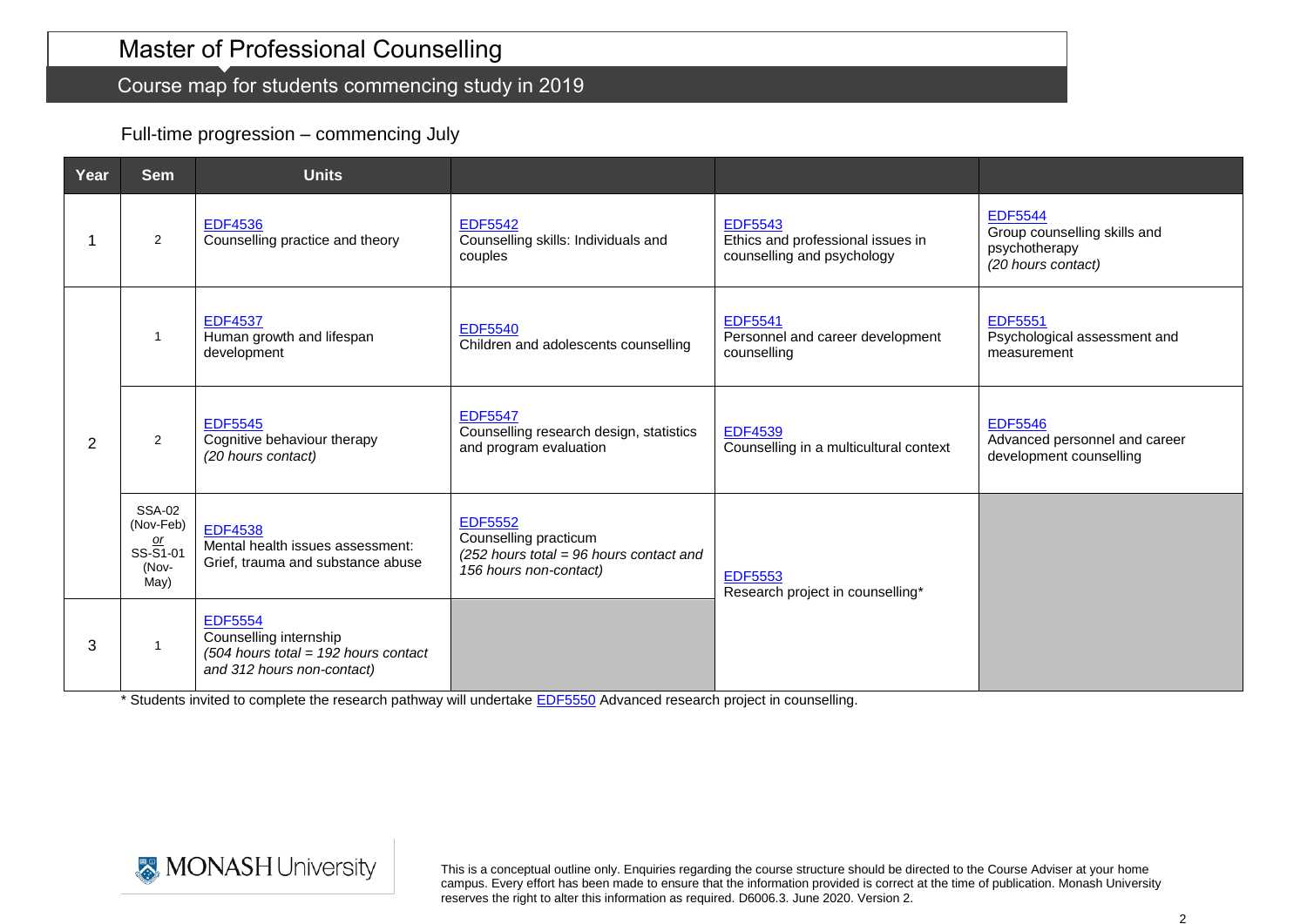# Master of Professional Counselling

### Course map for students commencing study in 2019

### Part-time progression – commencing February

| Year           | <b>Sem</b>                        | <b>Units</b>                                                                                                         |                                                                                        |                                                    |
|----------------|-----------------------------------|----------------------------------------------------------------------------------------------------------------------|----------------------------------------------------------------------------------------|----------------------------------------------------|
|                | $\mathbf{1}$                      | <b>EDF4536</b><br>Counselling practice and theory                                                                    | <b>EDF5540</b><br>Children and adolescents<br>counselling                              |                                                    |
| 1              | $\overline{2}$                    | <b>EDF4537</b><br>Human growth and lifespan<br>development                                                           | <b>EDF5542</b><br>Counselling skills: Individuals<br>and couples                       |                                                    |
|                | <b>SSA-02</b><br>$(Nov -$<br>Feb) | <b>EDF4538</b><br>Mental health issues<br>assessment: Grief, trauma and<br>substance abuse                           | <b>EDF5547</b><br>Counselling research design,<br>statistics and program<br>evaluation |                                                    |
| $\overline{2}$ | $\mathbf{1}$                      | <b>EDF5546</b><br>Advanced personnel and career<br>development counselling                                           | <b>EDF5545</b><br>Cognitive behaviour therapy<br>(20 hours contact)                    |                                                    |
|                | $\overline{2}$                    | <b>EDF4539</b><br>Counselling in a multicultural<br>context                                                          | <b>EDF5544</b><br>Group counselling skills and<br>psychotherapy<br>(20 hours contact)  |                                                    |
|                | $\mathbf{1}$                      | <b>EDF5541</b><br>Personnel and career<br>development counselling                                                    | <b>EDF5551</b><br>Psychological assessment and<br>measurement                          |                                                    |
| 3              | $\overline{2}$                    | <b>EDF5543</b><br>Ethics and professional issues in<br>counselling and psychology                                    |                                                                                        |                                                    |
|                | <b>SSA-02</b><br>(Nov –<br>Feb)   | <b>EDF5552</b><br>Counselling practicum                                                                              |                                                                                        |                                                    |
|                |                                   | $(252$ hours total = 96 hours<br>contact and 156 hours non-<br>contact)                                              |                                                                                        |                                                    |
| $\overline{4}$ | Full-Year                         | <b>EDF5554</b><br>Counselling internship<br>$(504$ hours total = 192 hours<br>contact and 312 hours non-<br>contact) |                                                                                        | <b>EDF5553</b><br>Research project in counselling* |

\*Students invited to complete the research pathway will undertake [EDF5550](https://www.monash.edu.au/pubs/handbooks/units/EDF5550.html) Advanced research project in counselling.